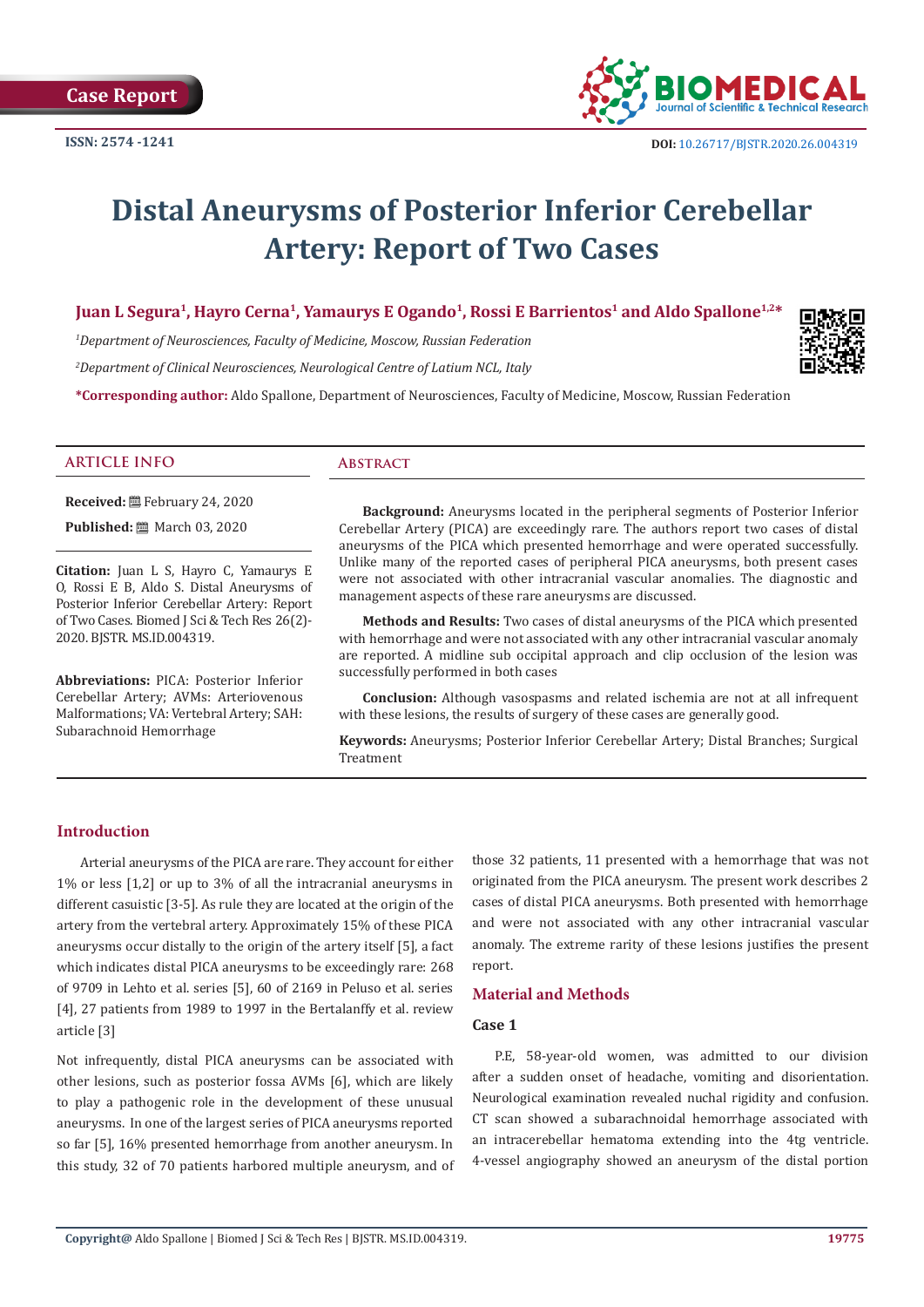of the left PICA (Figures 1a & 1b). One week after admission, the patient underwent operation via a midline sub occipital route. The aneurysm was clipped following extensive anterograde dissection of the artery from its velotonsillary segment to the lesion, which was identified into the contest of the hematoma. Immediately after the clip placement, PICA both proximately and distally to the aneurysm showed a severe vasospasm, which was promptly reversed with topical application of papaverine. Postoperatively, the patient was

asymptomatic until the 8th day after surgery, when she suffered headache, dizziness and vomiting just after she stood out of the bed. Neurological examination revealed no deficits. MRI demonstrated a left cerebellar edema, probably due to vasospasm (Figure 2). The patient showed subsequently a gradual improvement. A few days later, postoperative angiogram showed patency of PICA distally to the clipped aneurysm. The patient was discharged 18 days after surgery.



#### **Figure 1:**

a) Cerebral angiography, A-P view. This examination gives evidence of an aneurysm located in the velo-tonsillary segment of the left PICA (arrow)

b) Cerebral angiography, A-P view. This examination gives evidence of an aneurysm located in the velo-tonsillary segment of the left PICA (arrow).



**Figure 2:** Postoperative MRI gives evidence of a local recent infarct with surrounding edema (arrow). Clip artifact is also shown (double arrows).

### **Case 2**

P.L. 30-year-old women, was admitted to our division one day after sudden onset of headache and vomiting. Neurological examination revealed mild nuchal rigidity. CT scan showed a subarachnoid hemorrhage located in the upper portion of the vermian cistern as well as the inferior surface of the tentorium. 4 vessel angiographies sowed a distal aneurysm of the left PICA, located just off the midline on the upper vermis. One week after subarachnoid hemorrhage the patient underwent operation by

suboccipital approach in the semi sitting position. The 3 mm aneurysm was identified and clipped following anterograde dissection of the distal PICA up to the vermian segment. Postoperative course was uneventful, and the patient was discharged 14 days after surgery, asymptomatic.

# **Discussion**

The first case of a PICA aneurysm arising from a distal segment was reported by Fernet in 1864 [7]. These is an extremely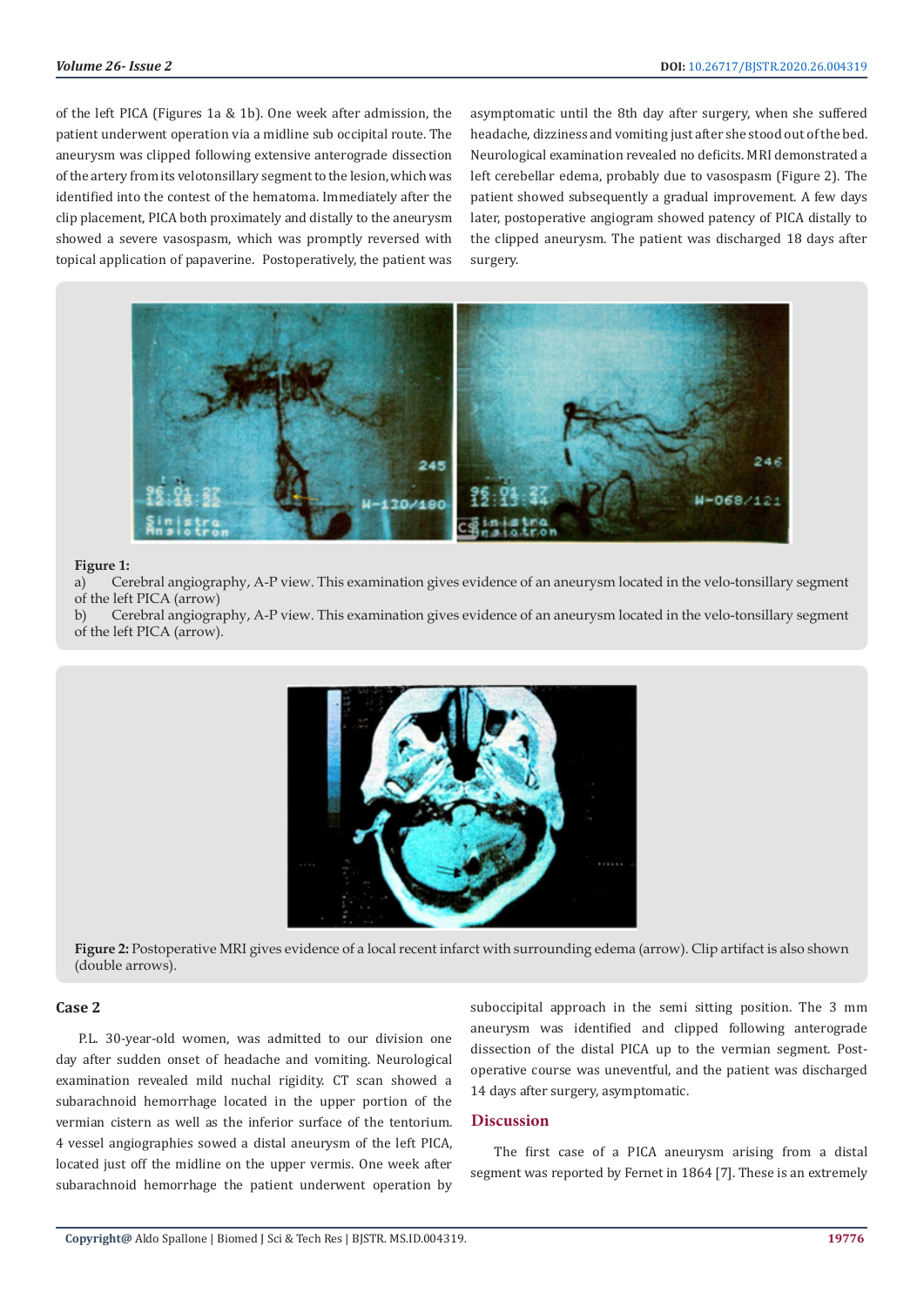rare pathology that account for less than 1% up to 3% of all intracranial aneurysms in some series [1-5]. Distal PICA aneurysm unassociated with other intracranial anomalies are very rare. They usually present with a subarachnoid and/or intracerebral bleeding not infrequently associated with a fourth ventricle hematoma, because of that, it is not unusual a majority of patients also exhibit hydrocephaly [8,9]. Literature from different authors suggested that the incidence in aneurysms arising in association with Arteriovenous Malformations (AVMs) may be as high as 46% [8- 10]. The size of the aneurysm is an important factor to determine the hemorrhagic risk and the therapeutic options. The "safe size" under which the hemorrhage is less likely to occur is 6 mm but this does not apply to aneurysms that are located in the distal portion of the PICA because they are small lesions with very thin wall that would harbor a higher risk of rupture [9]. Both present patients harbored small- sized aneurysms, 3 mm and 5 mm in diameter respectively, which is the considered minimum size for a cerebral aneurysm to rupture. Bleeding peripheral PICA aneurysms exhibit as a rule a smaller size than other aneurisms [11]. Some series recommend using at least three vessel cerebral arteriography, with selected catheterization of the fourth vessel if there was insufficient reflux of contrast material to visualize the entire contralateral PICA [8].

CT scan represented the main diagnostic tool in our study as well as in most cases reported in the recent literature. Computed tomography demonstrates intracranial blood, whose distribution is related to the actual location of the aneurysm. Bleeding from the proximal PICA segment, including the Vertebral Artery (VA) - PICA junction, usually produces clots within the ipsilateral basal cisterns, with or without extension into the fourth ventricle [12]. On the other hand, lesions arising distal to the medullary PICA segments, mainly those originating from the caudal loop or at a low origin of the PICA are more commonly associated with hemorrhage extending into the fourth ventricle [12,13]. In the preset case 2 the blood was detected just under the tentorium and the lesion was located at the bifurcation occurring at the level of the upper vermis. In our case 1 there was an intracerebellar hematoma which extended into de fourth ventricle. This was found to correlate precisely with the location of the bleeding lesion at surgery. MRI was performed in case 1 and matched well with the CT scan data. Post operatively MRI gave evidence of a cerebellar asymptomatic, though significant edema that might have been related to the surgical manipulation and significant intraoperatively - occurring spasm of the PICA.

Angiography represented the main diagnostic tool in the present as well as in the cases reported in the literature. Angiographic vasospasm has been a rather frequent occurrence and more than a half of Subarachnoid Hemorrhage (SAH) patients develop angiographically detectable delayed cerebral vasospasm. This as a rule occurs between 4 and 15 days after ictus and can be associated with neurological deficits that contribute to increased morbidity and mortality after SAH [14]. The goal management of peripheral

aneurysms of the PICA is obviously clip occlusion or endovascular obliteration of the lesion with preservation of the lumen of the PICA. If the PICA is sacrificed, leptomeningeal communications with the superior cerebellar artery and the AICA are usually enough to protect against functionally evident cerebellar infarctions [15]. A midline sub occipital approach is adequate for exposure of these lesions. Identification of the appropriate vessel is mandatory in order to proceed to distal dissection and exposure of the lesion; this is usually done by lifting the ipsilateral tonsil and following distally the artery so exposed. An option could be simply to locate the bleeding lesion in the context of a cerebellar/intraventricular hematoma, when present. In the present case 1 we preferred anyway to expose the artery proximally. This required a longer dissection time; however proximal control could be constantly kept. In case 2, this "anterograde" dissection was "conditio sine qua non" for identification and proper exposure of a 3 mm aneurysm of the vermian branch of PICA. Although surgical treatment of distal PICA aneurysms poses little risk "per se" due to the generally small functional importance of the vessels harboring the lesion, dissection of the parent vessel and proper clipping of the aneurysm is not-atall an easy task due to the small size of the vascular structures in point, that can be easily compromised by an imperfect clipping.

### **Conclusion**

Peripheral PICA aneurysms are exceedingly rare. Diagnosis requires wise interpretation of CT and/or MRI data, which usually show a posterior fossa intraparenchimal – intraventricular hemorrhage, and sometimes an unusual distribution of the subarachnoid blood. Local angiographic vasospasm is frequent. and a constant finding is the small size of the bleeding lesion as compared with aneurysms in other locations. Surgical treatment is mandatory and good results of surgery is the rule.

### **References**

- 1. [Tetsuyoshi Horiuchi, Yuichiro Tanaka, Kazuhiro Hongo, Junpei Nitta,](https://pubmed.ncbi.nlm.nih.gov/12943575-characteristics-of-distal-posteroinferior-cerebellar-artery-aneurysms/) [Yoshikazu Kusano \(2003\) Characteristics of distal posteroinferior](https://pubmed.ncbi.nlm.nih.gov/12943575-characteristics-of-distal-posteroinferior-cerebellar-artery-aneurysms/) [cerebellar artery aneurysms. Neurosurgery 53\(3\): 589-596.](https://pubmed.ncbi.nlm.nih.gov/12943575-characteristics-of-distal-posteroinferior-cerebellar-artery-aneurysms/)
- 2. [Dernbach P, Sila C, Little J \(1988\) Giant and multiple aneurysms of the](https://pubmed.ncbi.nlm.nih.gov/3352880-giant-and-multiple-aneurysms-of-the-distal-posterior-inferior-cerebellar-artery/) [distal posterior inferior cerebellar artery. Neurosurgery 22\(2\): 309-312.](https://pubmed.ncbi.nlm.nih.gov/3352880-giant-and-multiple-aneurysms-of-the-distal-posterior-inferior-cerebellar-artery/)
- 3. [Bertalanffy H, Sure U, Petermeyer M, Becker R, Gilsbach J \(1998\)](https://pubmed.ncbi.nlm.nih.gov/10234986-management-of-aneurysms-of-the-vertebral-artery-posterior-inferior-cerebellar-artery-complex/) [Management of Aneurysms of the Vertebral Artery-Posterior Inferior](https://pubmed.ncbi.nlm.nih.gov/10234986-management-of-aneurysms-of-the-vertebral-artery-posterior-inferior-cerebellar-artery-complex/) [Cerebellar Artery Complex. Neurologia medico-chirurgica 38: 93-103.](https://pubmed.ncbi.nlm.nih.gov/10234986-management-of-aneurysms-of-the-vertebral-artery-posterior-inferior-cerebellar-artery-complex/)
- 4. [Peluso J, Van Rooij W, Sluzewski M, Beute G, Majoie C \(2008\) Posterior](https://pubmed.ncbi.nlm.nih.gov/17928380-posterior-inferior-cerebellar-artery-aneurysms-incidence-clinical-presentation-and-outcome-of-endovascular-treatment/) [Inferior Cerebellar Artery Aneurysms: Incidence, Clinical Presentation,](https://pubmed.ncbi.nlm.nih.gov/17928380-posterior-inferior-cerebellar-artery-aneurysms-incidence-clinical-presentation-and-outcome-of-endovascular-treatment/) [and Outcome of Endovascular Treatment. American J of Neuroradiology](https://pubmed.ncbi.nlm.nih.gov/17928380-posterior-inferior-cerebellar-artery-aneurysms-incidence-clinical-presentation-and-outcome-of-endovascular-treatment/) [29\(1\): 86-90.](https://pubmed.ncbi.nlm.nih.gov/17928380-posterior-inferior-cerebellar-artery-aneurysms-incidence-clinical-presentation-and-outcome-of-endovascular-treatment/)
- 5. [Lehto H \(2015\) Aneurysms of the vertebral and posterior inferior](http://surgicalneurologyint.com/wp-content/uploads/2015/07/theses18.pdf) [cerebellar arteries. Helsinki University Central Hospital.](http://surgicalneurologyint.com/wp-content/uploads/2015/07/theses18.pdf)
- 6. [Schmidt N, Reitz M, Raimund F, Treszl A, Grzuska U \(2011\) Clinical](https://pubmed.ncbi.nlm.nih.gov/21692001-clinical-relevance-of-associated-aneurysms-with-arteriovenous-malformations-of-the-posterior-fossa/) [relevance of associated aneurysms with arteriovenous malformations of](https://pubmed.ncbi.nlm.nih.gov/21692001-clinical-relevance-of-associated-aneurysms-with-arteriovenous-malformations-of-the-posterior-fossa/) [the posterior fossa. Neurochirurgica 112: 131-135.](https://pubmed.ncbi.nlm.nih.gov/21692001-clinical-relevance-of-associated-aneurysms-with-arteriovenous-malformations-of-the-posterior-fossa/)
- 7. (1864) Fernet: Bull Soc Anat Paris 39:495.
- 8. [Lewis S, Jhon D, Peace D, LaFrentz P \(2002\) Day A Distal posterior](https://pubmed.ncbi.nlm.nih.gov/12405360-distal-posterior-inferior-cerebellar-artery-aneurysms-clinical-features-and-management/) [inferior cerebellar artery aneurysm: clinical features and management. J](https://pubmed.ncbi.nlm.nih.gov/12405360-distal-posterior-inferior-cerebellar-artery-aneurysms-clinical-features-and-management/) [Neurosurgery 97\(4\): 756-766.](https://pubmed.ncbi.nlm.nih.gov/12405360-distal-posterior-inferior-cerebellar-artery-aneurysms-clinical-features-and-management/)